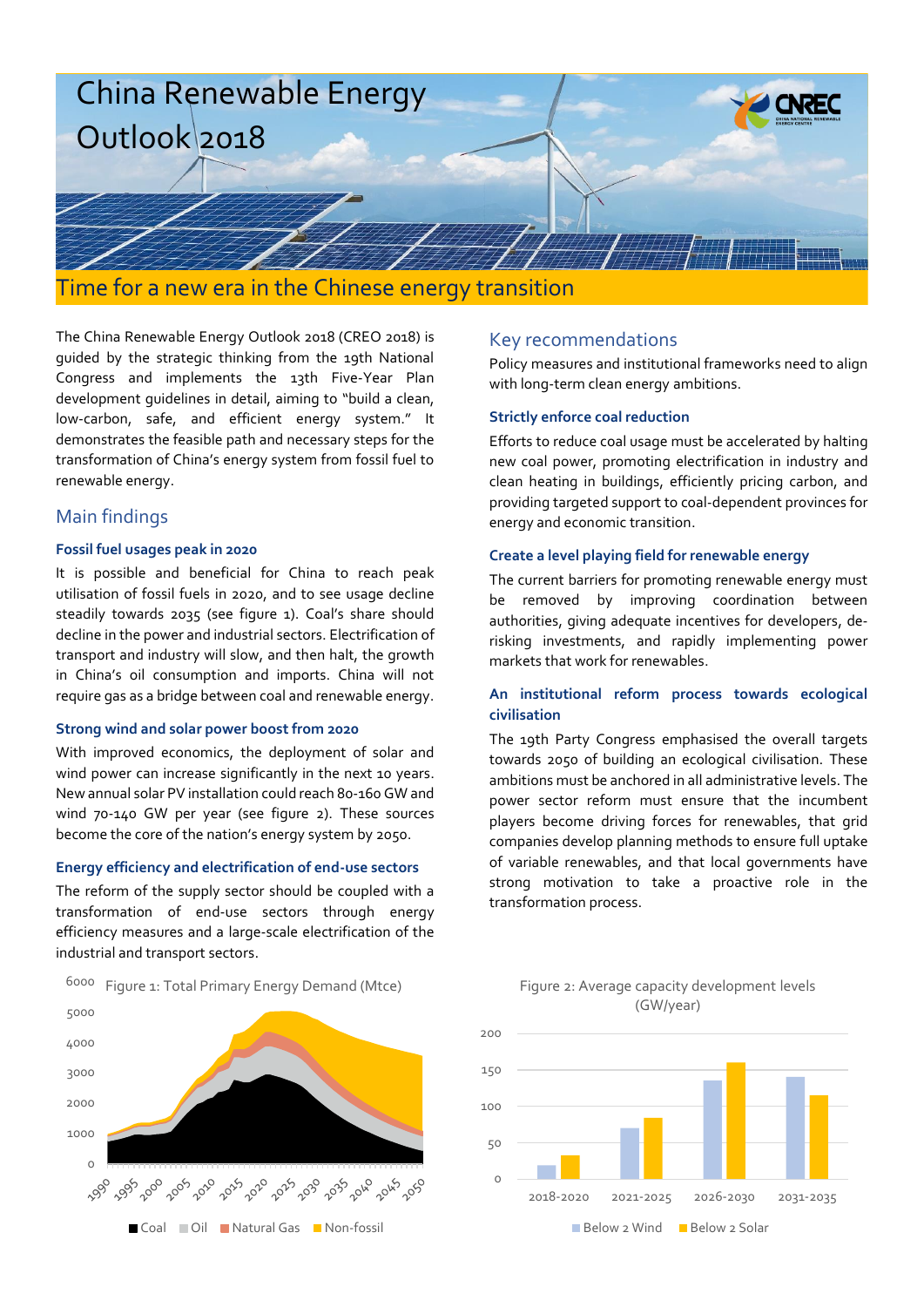## The energy system for a Beautiful China 2050

#### **Two scenarios for the energy transition towards 2050**

To understand the dynamics of the energy transition from now through 2035, it is necessary and fruitful to have a clear vision for the energy system in 2050.

CREO 2018 has two main scenarios: The **Stated Policies scenario** assumes full and vigorous implementation of the current and stated policies for the energy sector as expressed in the 13th Five-Year Plan and the 19th Party Congress. The **Below 2 °C scenario** goes further in the reduction of  $CO<sub>2</sub>$  emissions to support achievement of the Paris agreement goals. By comparing the two scenarios, it is possible to identify gaps between today's policies and the 2050 visions, and how they can be bridged by enhanced policies, targets, and measures.

#### **Lower and more efficient final energy consumption**

Changes in China's final energy consumption are driven by three overall factors in the Below 2 °C scenario: A *structural rebalancing* of the Chinese economy, strong measures encouraging energy efficiency, and substitution of fossil fuels with electricity in the industrial and transport sectors. The result is lower energy consumption in 2050, considerably lower consumption of fossil fuels, and significantly greater electricity use while undergoing a quadrupling of the economy (see figure 3).

The sectors face very different development pathways. Industry, which dominates China's energy consumption today, will see significantly lower consumption in 2050, while the transport and building sectors will increase their energy consumption slightly (see figure 4).

## **Renewable energy becomes the backbone in primary energy**

The Below 2 °C scenario anticipates total primary energy demand (TPED) to be significantly lower in 2050 compared to 2017 (see figure 5). Renewable energy is the backbone of the energy system in 2050, while coal shrinks to a minor role. Natural gas has a marginal role in the long-term energy system, since it is more expensive than renewable energy. Wind (44%) and solar (27%) dominate the renewable energy supply in 2050, and the share of non-fossil fuels rises to 70%.

The energy system shifts from direct coal combustion to a reliance on renewable electricity. In 2050 in the Below 2 °C scenario, electricity covers 53% of total final demand in 2050 compared to 24% in 2017. Hence, electricity production more than doubles from 2017 to 2050. Renewable energy dominates electricity production in 2050, replacing coal as the primary fuel.

Figure 3: Final energy consumption (Mtce)





Figure 4: Final energy consumption on sectors (Mtce)



Figure 5: Total Primary Energy Demand (Mtce)



■ Coal ■ Crude oil ■ Natural Gas ■ Nuclear ■ Renewable energy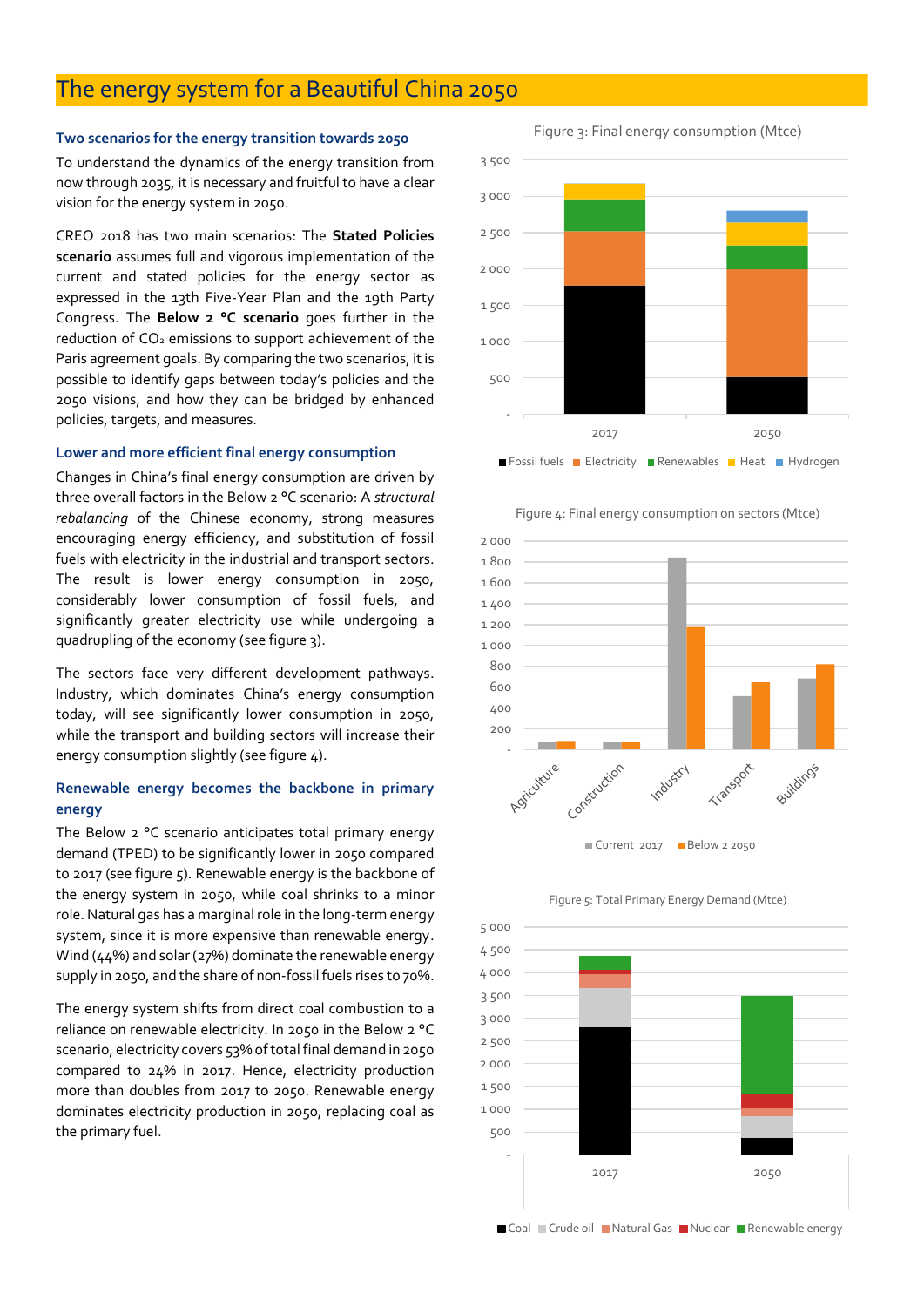## The energy system transition and renewable energy targets

Figure 6: Total Final Energy Demand (Mtce)



Figure 7: Renewable energy development (Mtce)







#### **Rapid coal and oil reduction**

The Below 2 °C scenario projects a rapid decline in the use of coal, starting from 2020, matched by rapid deployment of renewable energy (See figure 6). Due to the widespread adoption of electric vehicles, oil consumption gradually falls even while passenger car use increases significantly.

#### **Solar and wind deployment surges through the 2020s**

Energy production from renewables is primarily in the power sector where wind and solar power dominates (See figure 7).

#### **The Stated Policies scenario is slower and less ambitious**

Compared to the Below 2 °C scenario, the Stated Policies scenario has a slower deployment of renewable energy and a less ambitious reduction of coal and oil consumption. Natural gas plays a larger role in this scenario, since an increase in the use of natural gas is a policy priority (see figure 8).

#### **Higher renewable energy targets feasible**

The scenarios show it is feasible for China to set higher renewable capacity targets in 2020 and higher non-fossil fuel targets in 2020 and 2030 than in the 13th Five-Year Plan.

|                                                    | <b>Policy targets</b> | <b>Stated Policies</b><br>Scenario | Below 2 °C<br>Scenario |  |  |  |  |  |  |
|----------------------------------------------------|-----------------------|------------------------------------|------------------------|--|--|--|--|--|--|
| Renewable power capacity 2020                      |                       |                                    |                        |  |  |  |  |  |  |
| <b>Total Capacity</b>                              | 676 GW                | 849 GW                             | 842 GW                 |  |  |  |  |  |  |
| Hydropower                                         | 340 GW                | 343 GW                             | 343 GW                 |  |  |  |  |  |  |
| Wind                                               | 210 GW                | 225 GW                             | 221 GW                 |  |  |  |  |  |  |
| Solar                                              | 110 GW                | 232 GW                             | 229 GW                 |  |  |  |  |  |  |
| <b>Biomass</b>                                     | 15 GW                 | 48 GW                              | 48 GW                  |  |  |  |  |  |  |
| Other RE                                           | 0.55 GW               | 0.55 GW                            | 0.55 GW                |  |  |  |  |  |  |
| Share of Total Energy consumption in 2020 and 2030 |                       |                                    |                        |  |  |  |  |  |  |
| Non-fossil Fuel 2020                               | 15%                   | 18%                                | 19%                    |  |  |  |  |  |  |
| Non-fossil Fuel 2030                               | 20%                   | 33%                                | 43%                    |  |  |  |  |  |  |

For 2035 the scenarios anticipate the following deployment:

| 2035                  | <b>Stated Policies</b><br>Scenario | Below 2 °C Scenario |
|-----------------------|------------------------------------|---------------------|
| <b>Total Capacity</b> | 3190 GW                            | 4362 GW             |
| Hydropower            | 454 GW                             | 454 GW              |
| Wind                  | 1162 GW                            | 1826 GW             |
| Solar                 | 1494 GW                            | 2000 GW             |
| <b>Biomass</b>        | 62 GW                              | 64 GW               |
| Other RE              | 18 GW                              | 18 GW               |
| Non-fossil Fuel       | 44%                                | 56%                 |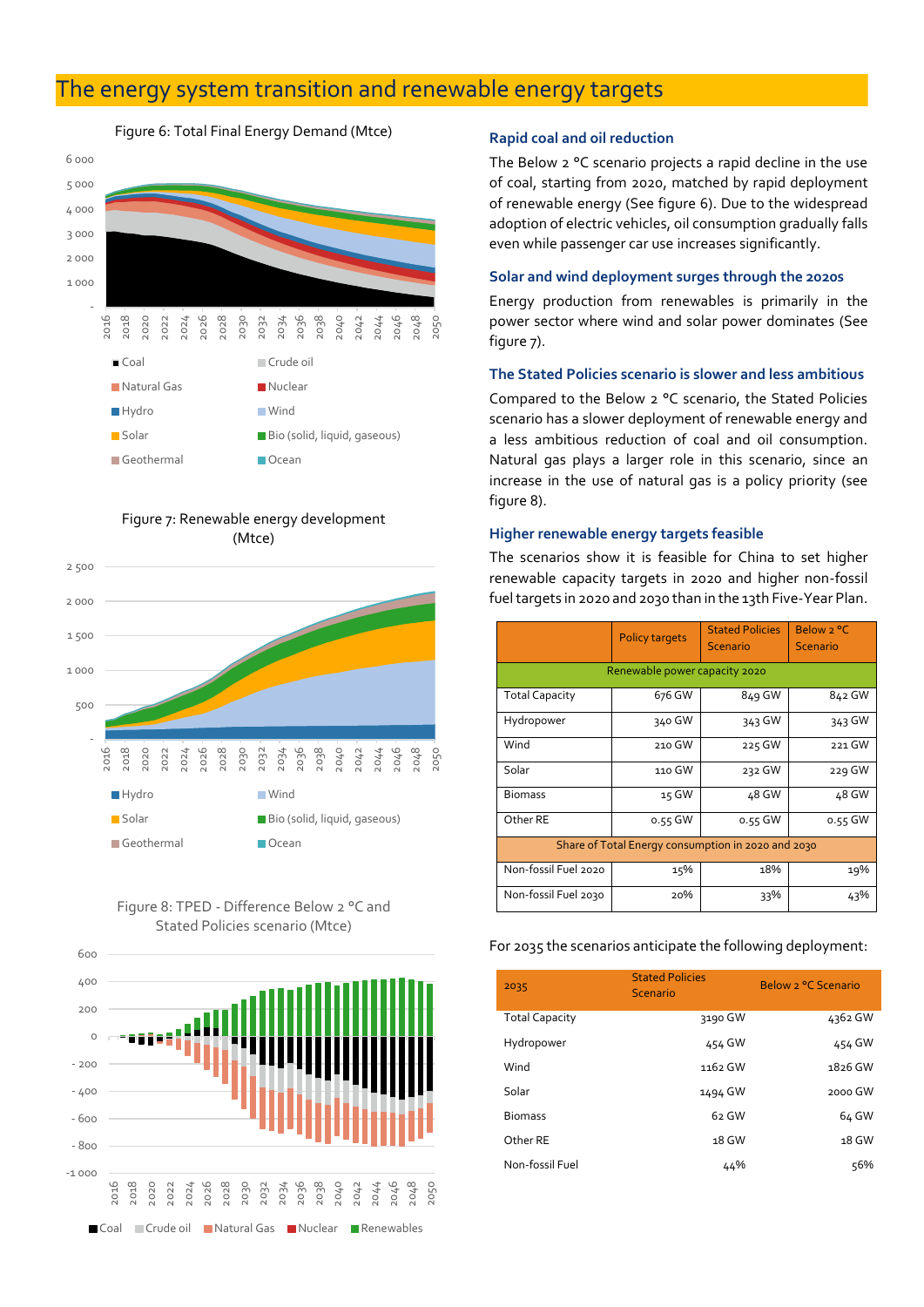## A clean energy system

A clean energy system is a system with minimal negative impacts on the environment. CREO 2018 includes analysis of the impacts of the energy system on air pollution and water scarcity.

#### **Air pollution is much lower in 2050 in both scenarios**

Air pollution from the energy system falls substantially by 2050 in both the Below 2 °C and the Stated Policies scenarios on all air pollution parameters except for ammonia (NH<sub>3</sub>), which originates mainly from the agricultural sector (see figure 10).

#### **Earlier reduction in the Below 2 °C scenario**

The Below 2 °C scenario projects a faster reduction of air pollutants than the Stated Policies scenarios. Black Carbon (BC), OC, NOx, CO, and NMVOC emissions are all lower in the Below 2 °C scenario in the 2030s due to the earlier reductions of coal and oil use in this scenario.

#### *Figure 9: Water usage from power sector in the two scenarios*

#### **Great improvement of water usage in the power sector**

Much of China suffers from high water stress, and this should be a key consideration in energy sector policy. In both CREO scenarios, total water consumption for energy falls despite a doubling of power production due to improvements in technology. Energy sector water consumption in the Below 2 °C scenario is much lower than in the Stated Policy scenario. Figure 9 displays the estimates for water consumption (high, medium, low depending on assumptions for water intensity) for the two scenarios. In the Below 2 °C scenario, water consumption is reduced from 2020, while the Stated Policies scenario sees increased water consumption until 2030 after which it declines.



scenario - Stated Policies - Below 2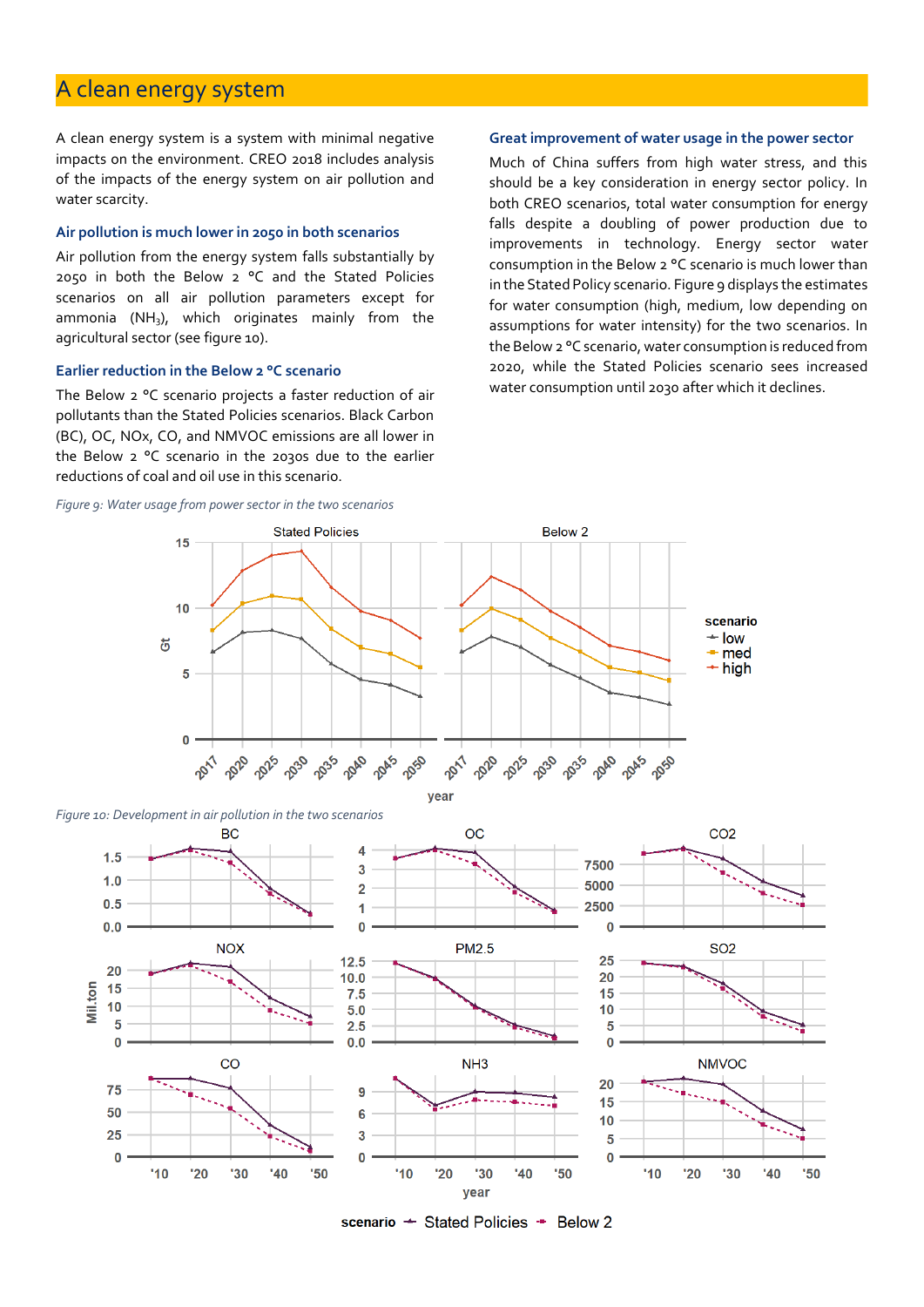## A low-carbon and safe energy system



Figure 12: CO<sub>2</sub> emission in the Below 2 °C and the Stated Policies scenario (million ton CO $_{\textrm{\tiny{2}}}$ )





Figure 13: Fuel diversity in TPED (Mtce)

#### **Low-carbon is essential for the future energy system**

Human-induced climate changes is one of the most severe challenges facing humanity and poses a tremendous risk for the sustainable development of society. Energy sector  $CO<sub>2</sub>$ emissions represent the largest source of greenhouse gases, and the reduction of  $CO<sub>2</sub>$  emissions in the energy system is therefore an integral part of building an ecological civilisation and a sustainable energy system.

In its design, the Below 2 °C scenario sets a cap on total  $CO<sub>2</sub>$ emission from 2017 to 2050, aiming for China to provide a significant contribution to meeting the Paris agreement goals. Based on the total cap, an annual  $CO<sub>2</sub>$  budget is established to ensure a smooth reduction from today's level to the 2050 level (see figure 11). The largest reduction in  $CO<sub>2</sub>$ emission is in the industrial sector, which is due to its extensive electrification. The power and district heating sectors also realise significant carbon emissions reductions despite doubling in electricity consumption.

The Stated Policies scenario is less ambitious in terms of  $CO<sub>2</sub>$  emission reductions and does not comply with the  $CO<sub>2</sub>$ cap. Compared to the Below 2 °C scenario, the power sector has higher emissions. (see figure 12).

#### **A more diverse energy system with lower fuel import**

The energy system in 2050 is much more diverse in terms of the mix of different energy sources compared to the situation today, where coal and other fossil fuels dominate the energy supply. Dependence on fossil fuels decline to 30% in the Below 2 °C scenario and to 45% in the Stated Policy scenario (see figure 13).

Dependence on fuel imports is reduced in both scenarios as well. The Below 2 °C scenario has a quicker and deeper import reduction than the Stated Policies scenarios for both oil and natural gas, which constitute the main import challenge (see figure 14).

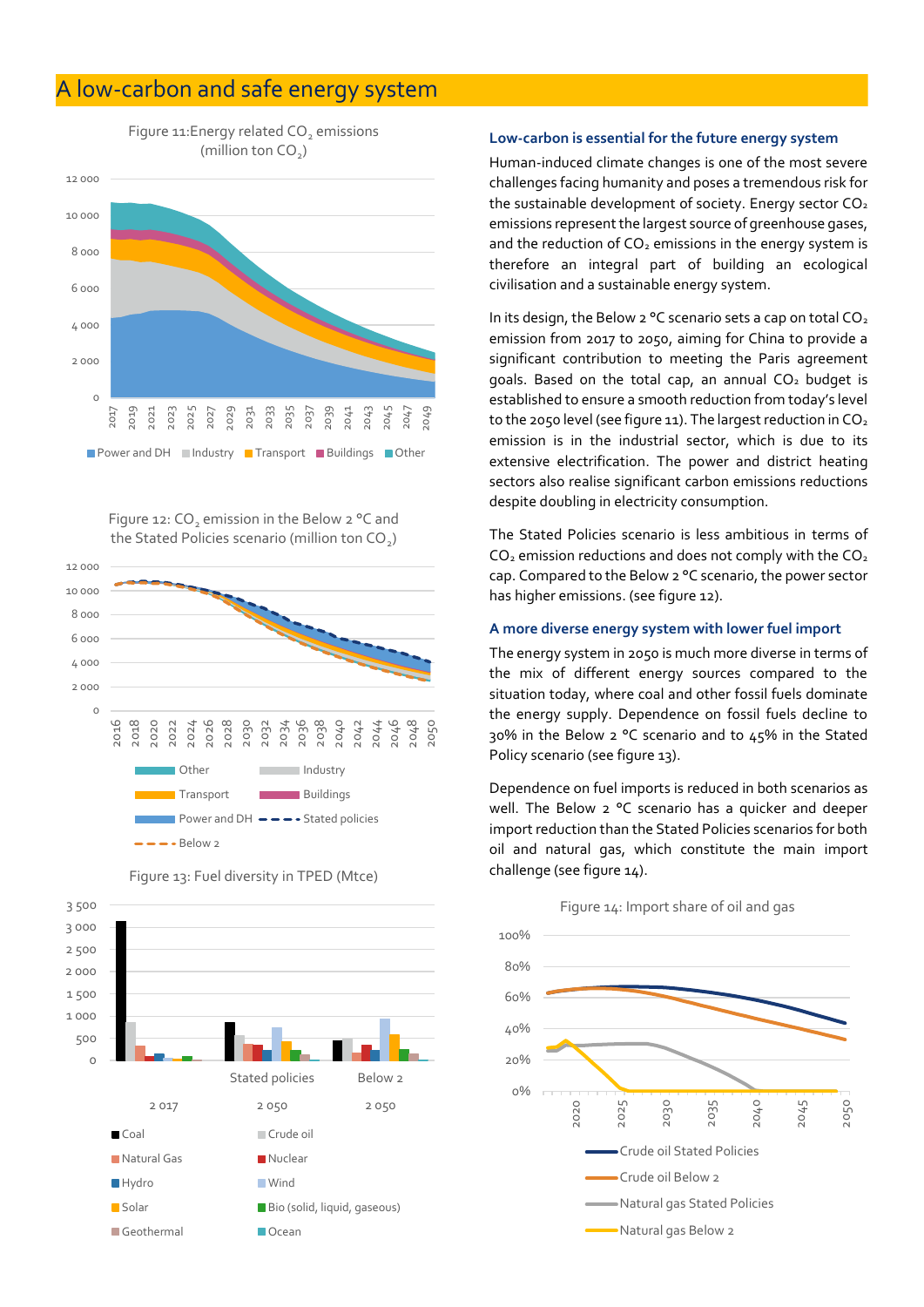## An efficient energy system

#### **More efficient use of energy**

By 2050, China's primary energy consumption is only 80% of the 2017 consumption in the Below 2 °C scenario. Meanwhile, the economic gross domestic product (GDP) quadruples and energy intensity improves greatly (see figure 15).

In the two scenarios, energy efficiency offsets increasing demand for many end-uses. It compensates for the inertia in the industrial supply chain and enables the system to radically shift the energy mix. Increased efficiency also mitigates energy consumption growth in the buildings and transport sectors, and flattens the upwards trends in final energy consumption between 2017 and 2050. On the supply side, the shift from coal-based thermal power plants with high losses to renewable energy without major transformation losses add to the energy efficiency of the entire energy system.

#### **Cheaper electricity in the future**

Due to continued cost reductions in renewable energy technologies and the gradual retirement of uneconomical assets, it is possible to supply electricity at lower cost than today. In both scenarios the cost of electricity supply is lower in 2050 (see figure 16). The more stringent focus on  $CO<sub>2</sub>$  emissions reductions in the Below  $2^{\circ}$ C scenario promotes a more rapid transition to an energy system based on renewable energy. As a result, society spends less on fuel and relatively more on infrastructure and system-related costs.

#### **Job creation and GDP impact**

The rapid development of the renewable energy industry will play a positive role in promoting macroeconomic development. From 2025 to 2035, the swift growth of manufacturing scale will boost the demand for employment in sectors directly or indirectly related to renewable energy. This positive effect is greater than the negative effects related to a decrease in employment in fossil energy such as coal and thermal power generation.

The development of the renewable energy industry promotes the overall adjustment of the country's macroeconomic structure. The renewable energy supply chain covers electronic components, information and communication, computers, professional technical services and other industries. These sectors feature high added value and the modernisation of the economy.

Falling costs for renewable energy technologies will increase the operating efficiency of the energy industry. This creates development space for the provision of valueadded services such as energy information and data analysis based on basic energy services, distributed energy, energy production and consumption (prosumer) services, energy storage, and EV charging.





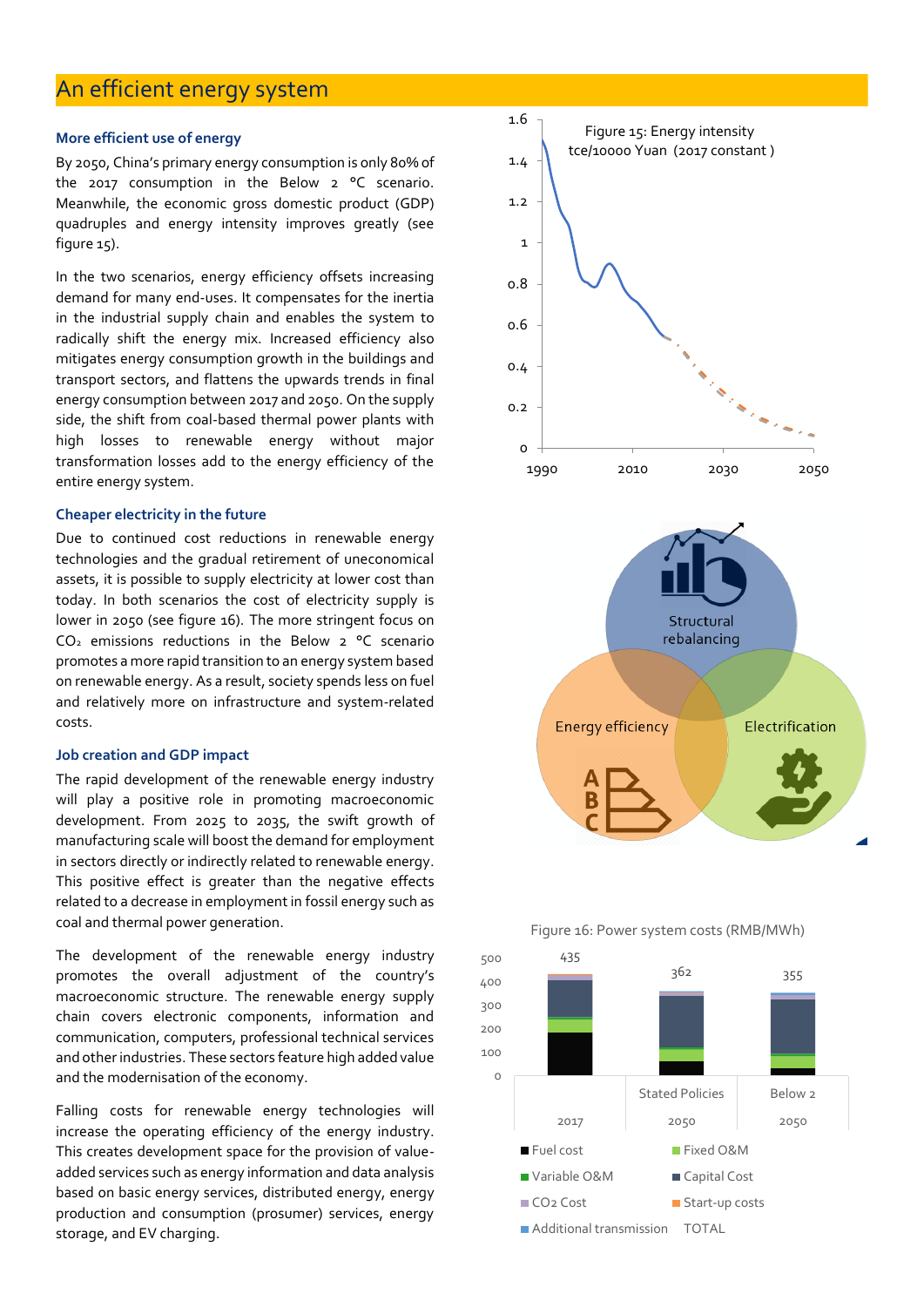Based on the analyses in CREO 2018, the following actions are recommended.

## Coal and oil reduction measures

The single most important step now is to reduce coal consumption in China. The following measures are proposed:

#### **Keep coal reduction as a key priority via strict controls**

The decisions and targets for coal reduction must be enforced strictly to avoid stranded investments and reduce vested interests in a continuation of high coal consumption.

#### **Stop new coal-fired power plants now**

Investments in new coal power plants are unnecessary for a long period and such investments have a high risk of turning unprofitable. New coal plants also lower the profitability of previous investments by reducing the utilisation of existing power plants and maintaining the curtailment of wind and solar power. A moratorium on new coal power plant construction should be introduced immediately.

### **Reduction of coal use in industry by sectoral rebalancing and electrification**

In the next years, cutting excess capacity in heavy industry and destocking property inventory should be promoted to ensure a decrease in demand for coal in industry. In addition, electrified steel-making and green cement production technologies should be promoted to further phase out the majority of the remaining coal demand.

## **Stop growth in oil consumption by encouraging ambitious deployment of EVs in the transport sector**

The increasing import dependence for oil should be stopped via a continued effort to deploy electric cars in the transport sector.

## **Ensure a sufficiently high cost on CO<sup>2</sup> emissions, also in the short run**

To build a low-carbon energy system a strict  $CO<sub>2</sub>$  cap on the energy sector is needed. Efficient carbon-pricing could be one way to include the costs of  $CO<sub>2</sub>$  emissions in the power price and thereby create a more level playing field between fossil fuel based power and renewable energy. The announced national pilot for  $CO<sub>2</sub>$  emissions from the power sector currently seems insufficient to ensure a high enough carbon price. Further measures should be considered as short-term solutions, including a carbon tax and/or a floorprice within the carbon market. In addition, carbon-pricing and carbon markets must include other sectors beyond the power sector, particularly as coal consumption is also large in the industrial sector.

## Raise deployment of renewable energy to a new level in the next decade

According to the undertaken analyses, the 14th and 15th five-year plan periods should have significantly higher deployment levels of solar and wind power than the 13th Five-Year Plan period. This will further accelerate the economic viability of renewable energy compared to fossil fuel technologies. However, renewable energy remains vulnerable to policy choices, and it is important to focus on removing barriers for RE deployment and set incentives to encourage investors and developers to accelerate this massive effort. The following short-term measures would help move in this direction:

#### **Clear guidance for power system development**

The moratorium on new coal power plant development should be followed by clear signals for promoting renewable energy. The key players in the power sector transformation must be the driving forces for the deployment of renewables. The large power producers should adapt their strategies for the future, the grid companies should adapt their planning of transmission for the new era, and local governments should play an active role in the transition from coal to renewables. The implementation of power sector reform will have a decisive role for creating the proper incentives for all stakeholders.

## **Remove barriers for distributed generation and offshore wind**

Deployment of renewable energy near energy load centres should be promoted via development of a smoother approval process. This requires stronger coordination between ministries and between central and local governments to remove institutional barriers for renewable energy. The off-shore wind planning and approval process should also be streamlined through better coordination between authorities.

## **Gradually shift the subsidy system to avoid stop-go situations**

A firm and clear pathway for transformation of the subsidy system for renewables will assist developers in project planning and implementation and reduce the potential risks for investors. Utilisation of auctions for large renewable energy projects could further reduce costs, while a stringent implementation of the renewable energy quota system would provide key players with a more central role in deployment and reduce the need for a continuation of feedin tariffs.